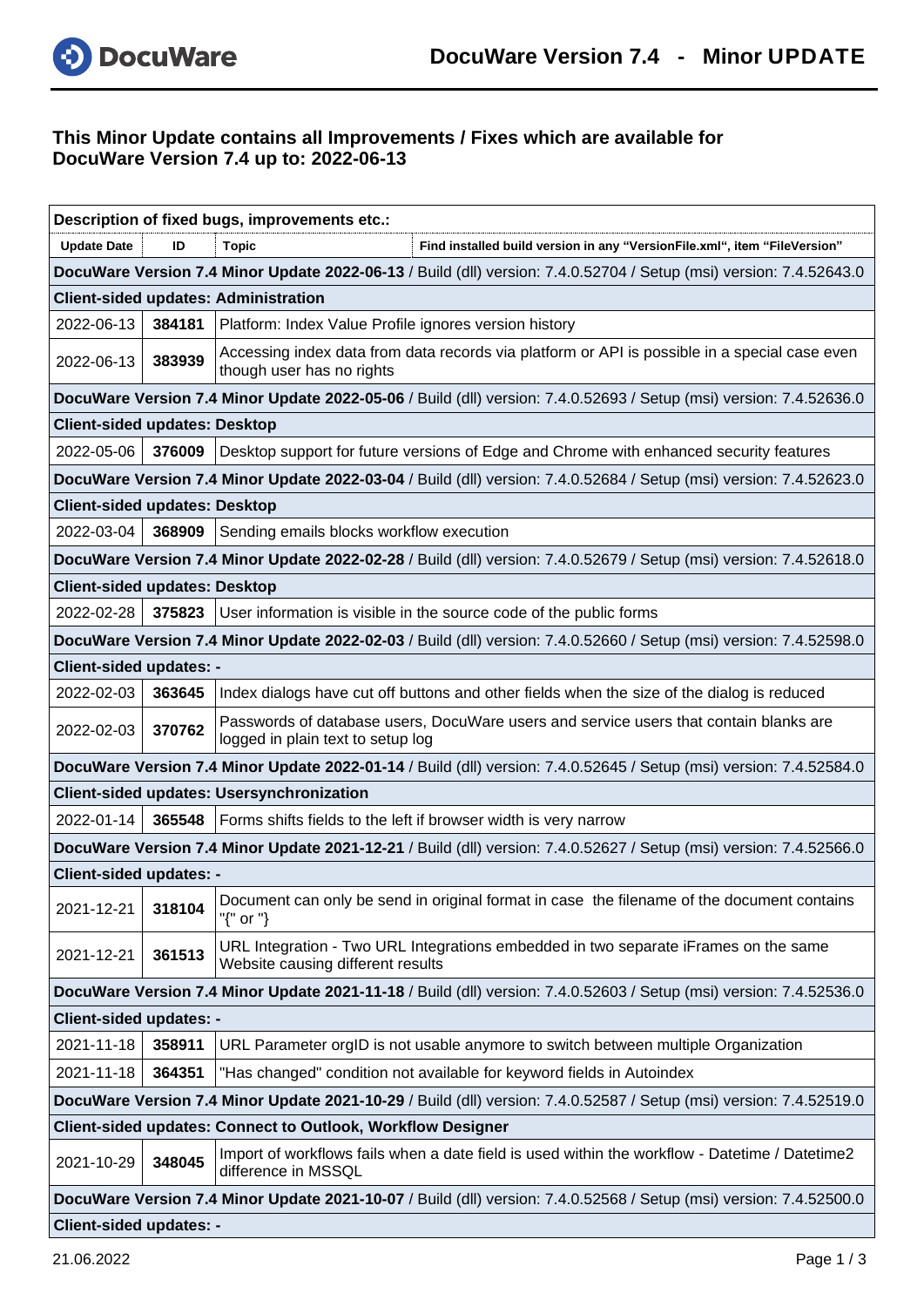

| 2021-10-07                                                                                                         | 324738 | "Transaction was deadlocked"-errors while confirming workflow tasks                                                                              |  |  |  |  |
|--------------------------------------------------------------------------------------------------------------------|--------|--------------------------------------------------------------------------------------------------------------------------------------------------|--|--|--|--|
| 2021-10-07                                                                                                         | 358433 | Licenses are not assigned automatically upon user creation. They and are only assigned when<br>user is de-activated and re-activated.            |  |  |  |  |
| DocuWare Version 7.4 Minor Update 2021-09-21 / Build (dll) version: 7.4.0.52552 / Setup (msi) version: 7.4.52482.0 |        |                                                                                                                                                  |  |  |  |  |
| <b>Client-sided updates: -</b>                                                                                     |        |                                                                                                                                                  |  |  |  |  |
| 2021-09-21                                                                                                         | 357286 | Mobile App cannot log in to on-premises server via QR code                                                                                       |  |  |  |  |
|                                                                                                                    |        | DocuWare Version 7.4 Minor Update 2021-09-03 / Build (dll) version: 7.4.0.52536 / Setup (msi) version: 7.4.52465.0                               |  |  |  |  |
| <b>Client-sided updates: -</b>                                                                                     |        |                                                                                                                                                  |  |  |  |  |
| 2021-09-03                                                                                                         | 351068 | Select list within a workflow task dialog pop up to the bottom direction                                                                         |  |  |  |  |
| 2021-09-03                                                                                                         | 357948 | Monthly schedule of Autoindex for 6 months is executed every 5 months                                                                            |  |  |  |  |
|                                                                                                                    |        | DocuWare Version 7.4 Minor Update 2021-08-19 / Build (dll) version: 7.4.0.52520 / Setup (msi) version: 7.4.52448.0                               |  |  |  |  |
|                                                                                                                    |        | Client-sided updates: Desktop, Connect to Outlook, Workflow Designer                                                                             |  |  |  |  |
| 2021-08-19                                                                                                         | 349087 | Connect to Outlook store dialog is shown if mandatory fields are filled via Document<br>Processing                                               |  |  |  |  |
|                                                                                                                    |        | DocuWare Version 7.4 Minor Update 2021-08-09 / Build (dll) version: 7.4.0.52506 / Setup (msi) version: 7.4.52434.0                               |  |  |  |  |
|                                                                                                                    |        | <b>Client-sided updates: Windows Explorer Client</b>                                                                                             |  |  |  |  |
| 2021-08-09                                                                                                         |        | 351406   Forms tab is shown if a user has no forms assigned personally                                                                           |  |  |  |  |
| 2021-08-09                                                                                                         | 351738 | Windows Explorer Client folders are not copied right from File system to File cabinet                                                            |  |  |  |  |
| 2021-08-09                                                                                                         | 354569 | Autoindex can not write back to FTP Files when file is using Tab as Seperator                                                                    |  |  |  |  |
| 2021-08-09                                                                                                         | 354901 | "NullReferenceException: Object reference not set to the instance of an object" error received<br>in response to REST API                        |  |  |  |  |
|                                                                                                                    |        | DocuWare Version 7.4 Minor Update 2021-07-27 / Build (dll) version: 7.4.0.52491 / Setup (msi) version: 7.4.52420.0                               |  |  |  |  |
|                                                                                                                    |        | Client-sided updates: Administration, UserSynchronization                                                                                        |  |  |  |  |
| 2021-07-27                                                                                                         | 348253 | Prevent blocking of local Desktop communication with upcoming browser security<br>enhancements if using Web Client with HTTP                     |  |  |  |  |
| 2021-07-27                                                                                                         | 349278 | Block DocuWare 7.4 updates for MySQL versions lower 5.6                                                                                          |  |  |  |  |
| 2021-07-27                                                                                                         | 350689 | Fields in AssignData in a General Task will be empty when clicking or writing into a field in the<br>Dialog Tab                                  |  |  |  |  |
| 2021-07-27                                                                                                         | 351068 | Select list within a workflow task dialog pop up to the bottom direction                                                                         |  |  |  |  |
| 2021-07-27                                                                                                         | 351080 | Autoindex "Is before" and "Is after" date conditions in the trigger condition are changed to "Is<br>on" when updating to DocuWare 7.4            |  |  |  |  |
| 2021-07-27                                                                                                         | 354216 | The content of a Automatic Number field will not be shown in the store dialog (it is shown<br>empty), if the field was prefilled by a Import job |  |  |  |  |
| 2021-07-27                                                                                                         | 354337 | Autoindex upgrader converts data to local offset                                                                                                 |  |  |  |  |
|                                                                                                                    |        | DocuWare Version 7.4 Minor Update 2021-07-22 / Build (dll) version: 7.4.0.52476 / Setup (msi) version: 7.4.52413.0                               |  |  |  |  |
| <b>Client-sided updates: -</b>                                                                                     |        |                                                                                                                                                  |  |  |  |  |
| 2021-07-22                                                                                                         | 349402 | Some complex conditions in Autoindex are not upgraded correctly                                                                                  |  |  |  |  |
| 2021-07-22                                                                                                         | 351080 | Autoindex "Is before" and "Is after" date conditions in the trigger condition are changed to "Is<br>on" when updating to DocuWare 7.4            |  |  |  |  |
| DocuWare Version 7.4 Minor Update 2021-07-15 / Build (dll) version: 7.4.0.52476 / Setup (msi) version: 7.4.52403.0 |        |                                                                                                                                                  |  |  |  |  |
| <b>Client-sided updates: Workflow Designer</b>                                                                     |        |                                                                                                                                                  |  |  |  |  |
| 2021-07-15                                                                                                         | 346654 | Unchecking the Out of Office box in Profile does not remove the Out of Office flag                                                               |  |  |  |  |
| 2021-07-15                                                                                                         | 347908 | Validation of Workflow Designer shows error "Data type of the global variable does not match<br>with its source in a Workflow assignment"        |  |  |  |  |